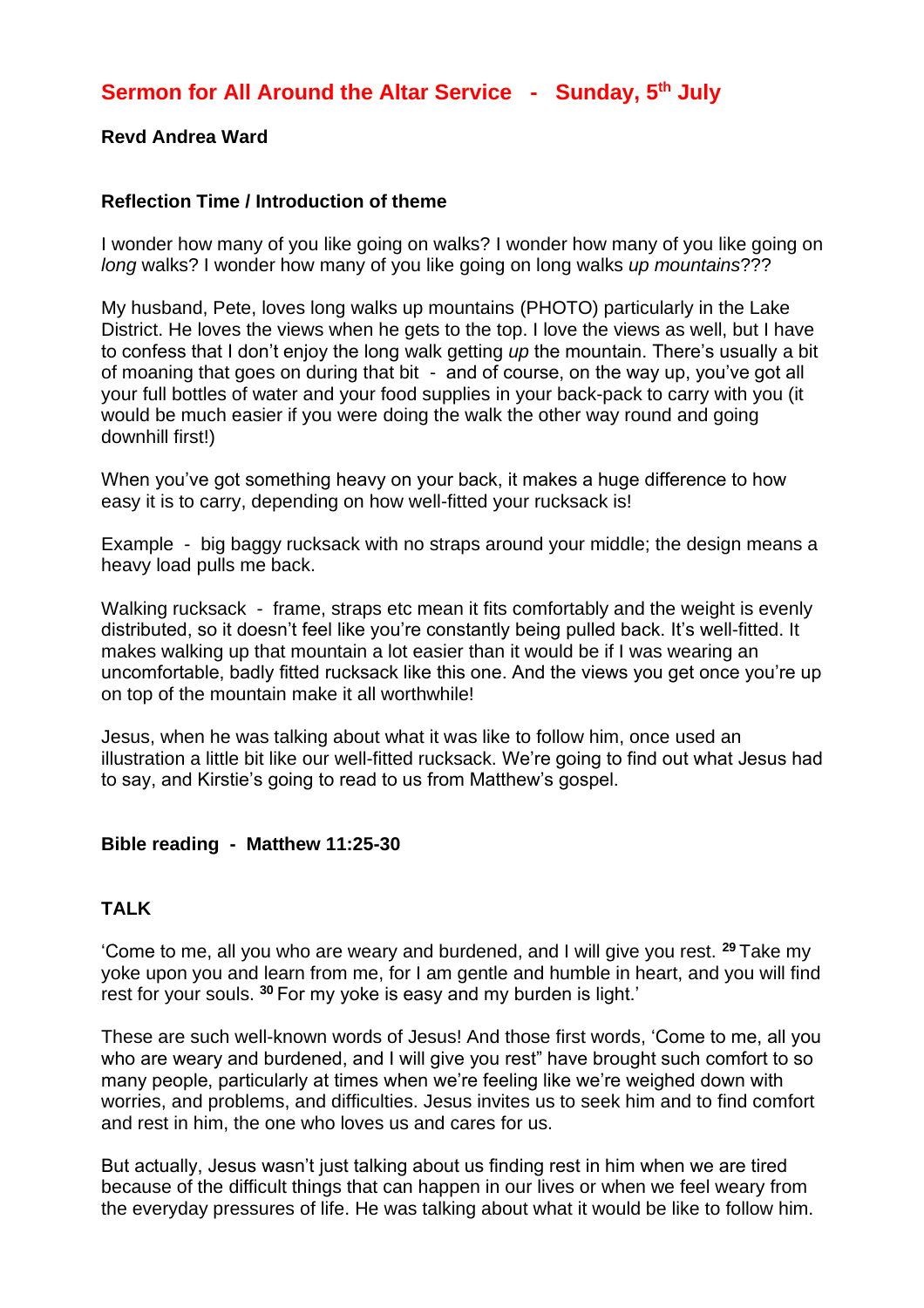There was a problem in Jesus's day with "religion". As Jesus had listened to ordinary people, and as he'd listened to and watched the religious leaders of his day, he'd seen there was a big problem.

And this was the problem: following God for his fellow Jews had become like a hard slog up a mountain with a far too heavy, badly fitted bag on your back. And you never got to the top to see those beautiful views. Because following God had become all about the law and the religious rules and regulations that you had to obey and fulfill in order to please God and to come up to scratch. And Jesus had seen that people were exhausted and couldn't keep it all up, and of course, they never came up to scratch. The long slog with the far too heavy, badly fitted bag just went on and on.

In Matthew 23:4, Jesus talked to people about the religious leaders of his day, the scribes and Pharisees as "those who tie up heavy loads and put them on men's shoulders." Following God had been made into a joyless burden for people.

Of course, there's nothing wrong with rules in themselves. Following rules, though hard, *can* be really important and can help us. Think for a moment about some of the rules you've had to follow during the last 3 months with the coronavirus pandemic. It's not been easy, but we know that following those rules have helped reduce the spread of the virus and saved lives. And actually, following rules can actually lead to us being able to enjoy ourselves more! Liverpool FC has just won the Premier League. And to do so, the players had to follow the rules of the game of football. For anyone playing football or any other sport, obeying the rules actually liberates the players to enjoy the game and play with purpose.

But that's very different to all the religious rules of Jesus's day, which left people feeling weary, and certainly not enjoying following God. And into all of this Jesus says,

'Come to me, all you who are weary and burdened, and I will give you rest. **<sup>29</sup>** Take my yoke upon you and learn from me, for I am gentle and humble in heart, and you will find rest for your souls. **<sup>30</sup>** For my yoke is easy and my burden is light.'

As Bible commentator, Robert Mounce says, "It is to those who would approach God in the simplicity of personal trust that Jesus promises rest."

We don't have to constantly try and follow lots of rules and regulations to make sure we're good enough for God, because Jesus has led the good-enough life for us; Jesus has already done the work of carrying the heavy burden, the cross, for us (PICTURE), so that now we are free to receive God's forgiveness, free to enjoy knowing that we are totally accepted and loved by God - through faith and trust in Jesus and his life, death and resurrection. This is so different, so liberating, so freeing! It's about trusting in and learning from Jesus, who in his own words, is gentle and humble. What a relief!

Does that mean that we can all lounge around like couch potatoes and do nothing?

Of course not! Being a follower of Jesus involves learning loving obedience to him; it involves action and service for his kingdom work, and can be demanding! But just because something is demanding doesn't mean it's a burden. Coming back to our example of football, training (skills, fitness etc) to be a half-decent footballer can be very demanding but the outcome is a footballer who will enjoy the game and be able to make the most of their ability; or let's think of playing a musical instrument - it takes hours of